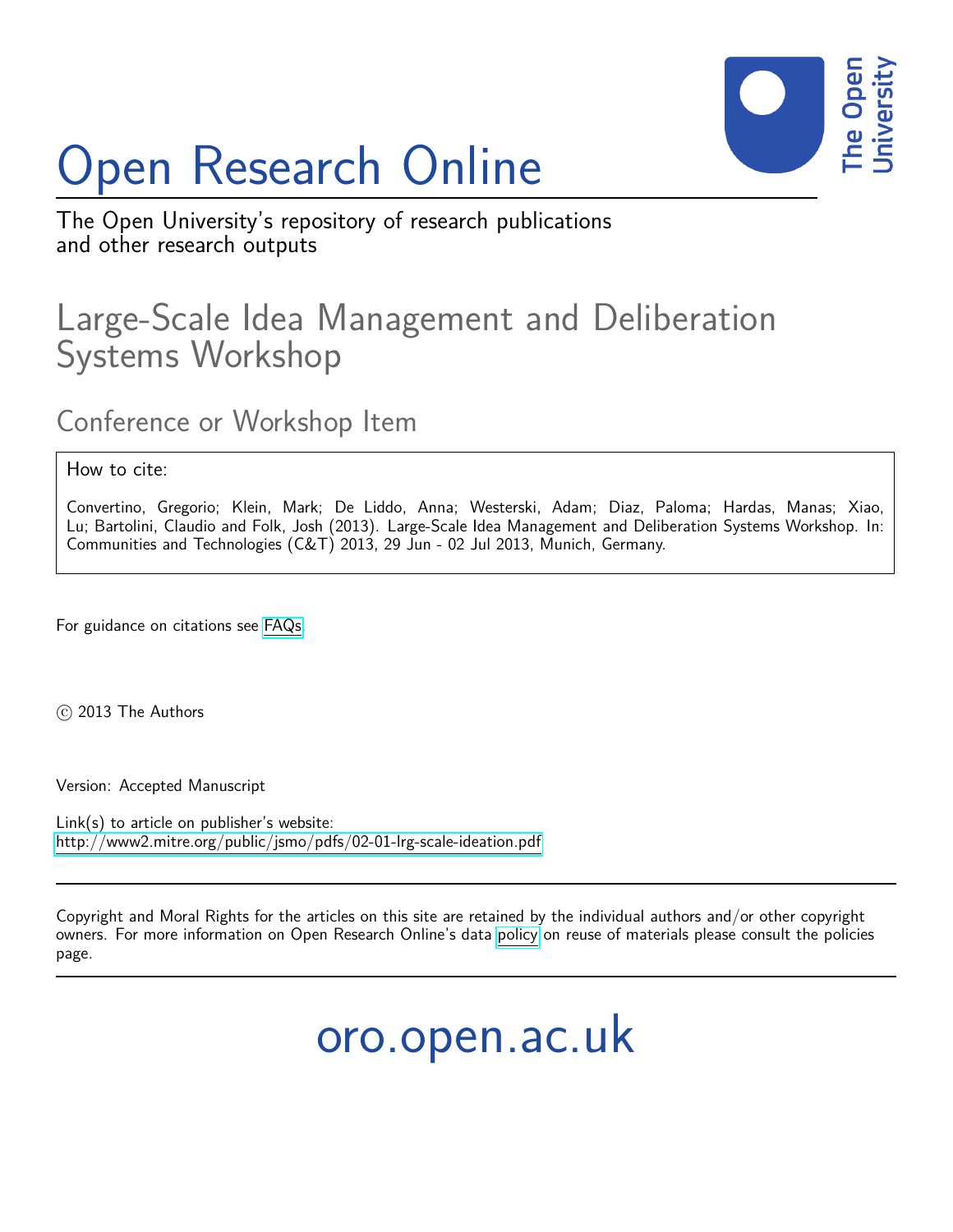### **Large-Scale Idea Management and Deliberation Systems Workshop**

#### **Gregorio Convertino**

Xerox Research Centre Europe 38240 Meylan, France convertino@xrce.xerox.com

#### **Adam Westerski**

Universidad Politecnica de Madrid, Madrid, Spain westerski@dit.upm.es

**Lu Xiao**

HCI Lab, University of Western Ontario, Canada lxiao24@uwo.ca

#### **ABSTRACT**

A growing challenge in social and collaborative computing is to develop tools for large-scale ideation and deliberation (LSID). Business and civic organizations are seeking new technologies and services to let their communities participate in discussions, while communities increasingly expect such opportunities. Some cases require tools for democratic deliberations; others need tools for defining goals and influencing the community toward sustainability. To satisfy these new needs, the workshop brings together leading researchers, designers, and engineers who are working on this new class of systems. The workshop is aligned with C&T's focus on community as basic social unit, target and source for which to design new technologies and by which these can be adopted. Following up from a series of four workshops and a special issue, the goal is to continue establishing a research community and the agenda on LSID tools for business and civic application domains.

#### **INTRODUCTION**

Social and Collaborative Computing has advanced enormously over the past decade by making it possible for crowds of hundreds or even thousands of people to share knowledge (using such tools as wikis, blogs, forums), put out and perform outsourced tasks (using such "crowdsourcing" tools as Amazon Mechanical Turk), predict the future (using "prediction markets" such as the Iowa Electronic Markets or intrade.com), and rapidly create

**Mark Klein**

MIT Cent. for Coll. Intelligence Cambridge MA USA 02139 m\_klein@mit.edu

> **Paloma Diaz** Universidad Carlos III de Madrid, Spain pdp@inf.uc3m.es

**Claudio Bartolini** HP Labs Palo Alto, CA 94304 claudio.bartolini@hp.com

#### **Anna De Liddo**

The Open University MK76AA, Milton Keynes, UK anna.deliddo@open.ac.uk

#### **Manas Hardas**

Spigit, Inc., 311 Ray Street, Pleasanton CA 94566, USA mhardas@spigit.com

#### **Josh Folk**

IdeaScale, Gov. Solutions Washington DC, USA josh.folk@ideascale.com

and leverage friendship and professional networks (using social networking platforms).

Now the field faces the new challenge of developing tools that go a step further and support LSID processes: i.e. identify problems, generate and evaluate solutions, select the best proposals, and implement them as new services, facilities, or products. These new tools have the potential to enable powerful emergent properties, such as [7; 13]:

- Critical mass incentives a sufficiently large user base elicits active, committed contributors
- The long tail greater access to "out-of-the-box" ideas
- Idea synergy where novel ideas are generated by relating ideas that had never been put together
- Many eyes, many hands a large user population can quickly perform large tasks, fix each other's mistakes
- Wisdom of the crowds many independent opinions, when aggregated, can produce judgments better than any individual, even experts, could do.

Such tools offer concrete benefits for civic and business communities such as greater social capital and participation, better innovation, better decisions, and lower costs.

Many promising applications already exist in both the private and public realms, ranging from Ideastorm (where customers propose new product and service ideas to Dell) to the Obama administration's Open for Questions (where citizens proposed questions for a major address by President Obama) to the google10tothe100th contest (where individuals proposed and rated possible charitable projects for funding by Google) to the LivingVoters guide (where Washington state residents deliberated about proposed changes in government policy) [1, 2, 4, 5, 6, 8, 9, 10, 11, 13]. Powerful commercial and research platforms for LSID

Permission to make digital or hard copies of all or part of this work for personal or classroom use is granted without fee provided that copies are not made or distributed for profit or commercial advantage and that copies bear this notice and the full citation on the first page. To copy otherwise, or republish, to post on servers or to redistribute to lists, requires prior specific permission and/or a fee.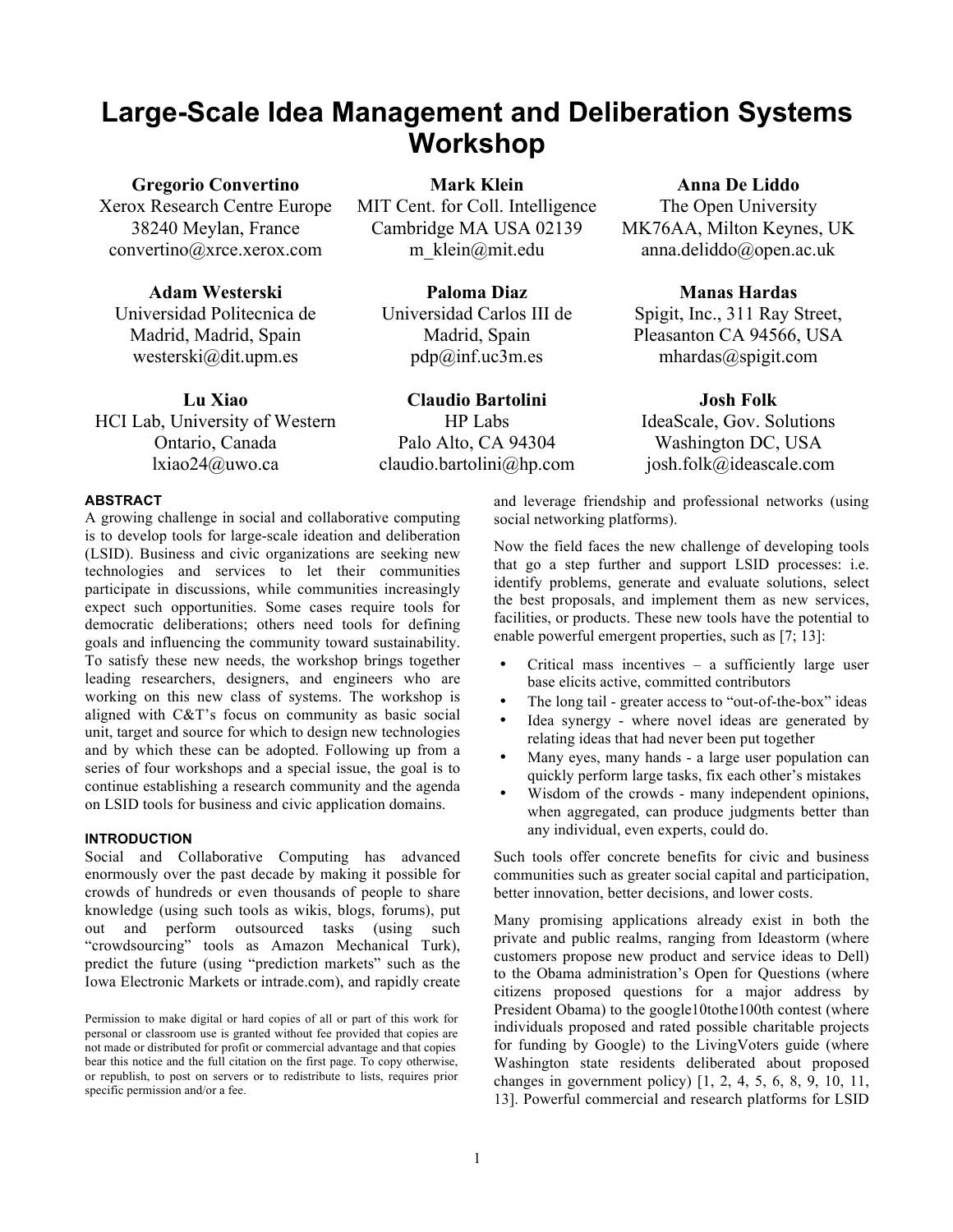have also appeared (cf. www.spigit.com, www.ideascale.com, www.brightidea.com, www.imaginatik.com, olnet.org/odet2010) [5, 8, 10, 15]. Many types of organizations, from business to education to government, are seeking out such platforms for including their constituencies in their deliberation processes, and their constituencies increasingly expect such opportunities.

LSID platforms, however, face some open challenges that include: overwhelming contribution volumes with large redundancy and variable quality; visualizing and managing large-scale deliberations; proposing interaction, browsing, and input methods that stimulate participation; handling complex problems whose solutions require many interdependent parts; handling solutions with components coming from complementary viewpoints that are not equally weighted when making the decision; and so on. More research is needed to address these challenges.

#### **WORKSHOP GOALS AND THEMES**

Following up from a series of four prior workshops (Group 2010, CSCW 2010 & 2012, COOP 2012 www.parc.com/ciorg, coop2012.xrce.xerox.com, [12]) the goals of this workshop are to enable a multi-disciplinary discussion about the key research questions and related themes underlying the design, deployment, and evaluation of LSID platforms in real world contexts (see Table 1).

The workshop's themes and research questions address three key focus areas: *theory*, *technology* and *applications*.

|             | <b>Research Questions</b>                                                                                                                   | <b>Workshop Themes</b>                                               |
|-------------|---------------------------------------------------------------------------------------------------------------------------------------------|----------------------------------------------------------------------|
| Theory      | What interaction structures improve                                                                                                         | cognitive factors in ideation and deliberation                       |
|             | how a community thinks, makes<br>decisions, and learn?                                                                                      | models of crowd knowledge, crowd aggregation, and crowd              |
|             |                                                                                                                                             | reasoning                                                            |
|             | How can we model deliberation<br>discourses formally? [3]                                                                                   | deliberation as strucutred discourse                                 |
|             |                                                                                                                                             | discourse modeling                                                   |
|             |                                                                                                                                             | argumentation theories & technologies                                |
|             | How do incentives for LSID differ from<br>other social media?                                                                               | models of social influence                                           |
|             |                                                                                                                                             | influencers identification                                           |
|             |                                                                                                                                             | influence markers                                                    |
|             | How does participating in LSID lead to<br>behavior or belief changes?                                                                       | measuring engagement                                                 |
|             |                                                                                                                                             | extrinsic and intrinsic motivational factors                         |
|             |                                                                                                                                             | discovering reasoning patterns                                       |
|             | How does LSID vary over different<br>socio-cultural and organization<br>contexts?                                                           | social network analysis                                              |
|             |                                                                                                                                             | network structure for collaboration                                  |
|             |                                                                                                                                             | systemic properties from node interactions                           |
|             |                                                                                                                                             | opinion diffusion models                                             |
|             | How can we model emergence in LSID?                                                                                                         | self organization, emergence of volunteering, game theory models     |
| Technology  | What tools and processes enable<br>deliberations at large scales?                                                                           | systems for collective policy amendment                              |
|             |                                                                                                                                             | role-based tools for contributors, decision-makers, reviewers,       |
|             |                                                                                                                                             | facilitators, aggregators, and group formation                       |
|             | How can data mining and information<br>visualization be applied to LSID?                                                                    | real-time deliberation and stream reasoning                          |
|             |                                                                                                                                             | discourse and arguments visualization                                |
|             |                                                                                                                                             | visual analytics                                                     |
|             | How can we leverage activity traces to<br>improve LSID?                                                                                     | analytics functionalities for reflection                             |
|             |                                                                                                                                             | awareness and self-correcting tools                                  |
|             |                                                                                                                                             | automatic user profiling from contributions                          |
|             | How can we integrate LSID into existing<br>organizational systems?                                                                          | social ideation & business process management                        |
|             |                                                                                                                                             | reputation systems                                                   |
|             |                                                                                                                                             | incentives and reward systems                                        |
| Application | How does LSID impact domains like<br>health, sustainability [14], education,<br>engineering, management, policy-<br>making [15], and so on? | energy infrastructure, business strategy, pub. policy, emergencies   |
|             |                                                                                                                                             | grassroots innovation & decisions                                    |
|             |                                                                                                                                             | democracy, open & accountable governance                             |
|             |                                                                                                                                             | earth policies, social sustainability, health, ageing, participation |
|             |                                                                                                                                             | artistic cooperation, large-scale games, films                       |

**Table 1. Research Questions and associated Workshop Themes.**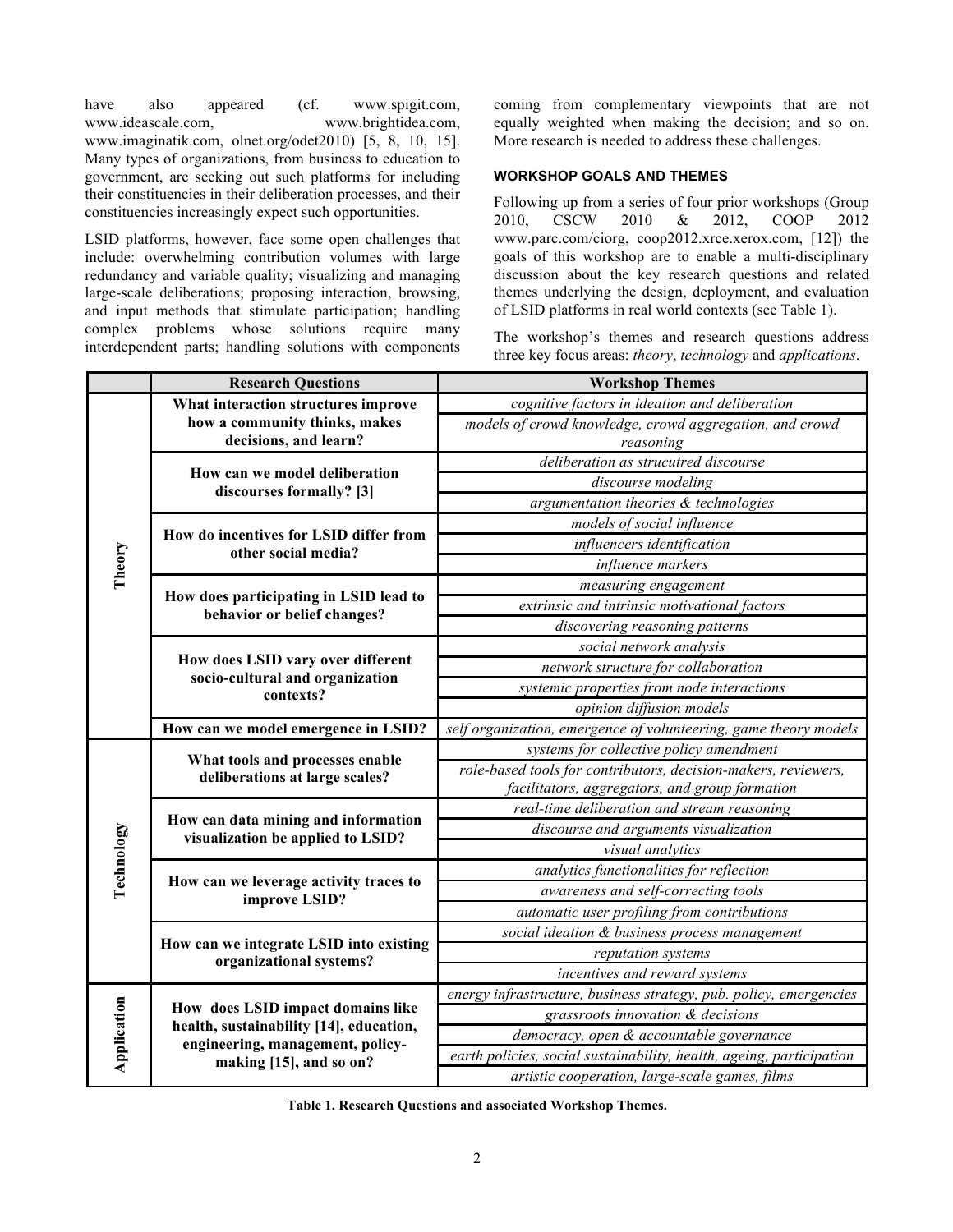#### **WORKSHOP DIFFERENTIATION**

*Social Media venues* focus on the analysis of social media datasets from public forums (e.g. citizen sentiment, see http://researcher.ibm.com/view\_project.php?id=2983). Our focus is rather on tools supporting higher socio-cognitive functions in crowds such as problem solving and deliberation. The analysis is a means to design, not an end.

Differently from *venues on digital cities*, we focus on communities' ideation and deliberation beyond the city boundaries and governance. We target 'large-scale' deliberation that occurs at cross-city, regional, national and international levels; and we investigate LSID across business and civic domains, to draw generalizations and distinctions for tool requirements across these domains.

Differently from our prior workshops on *Collective Intelligence (CI) in Organizations* (Group 2010, CSCW 2010, CSCW 2012, COOP 2012 and other conferences (www.ci2012.org), this workshop has a sharper and more domain-specific focus: LSID in business and civic settings. We started narrowing the focus in our COOP 2012 venue.

In the *enterprise context*, several initiatives have focused on the integration of social interactions and business processes (e.g., the Social Business Forum). The original aspect of this workshop is the type of processes (ideation and deliberation) addressed, for which the reported experience is scarce, and the special attention to the integration of experiences and approaches from civic and business areas.

A key differentiator is also the truly *multi-disciplinary and international nature* of the workshop. Five organizers come from academia and four from (small or large) industry. Thus the participants will benefit from a well-balanced set of topics, including basic and applied science, and a broad range of research experiences. The participants will represent various countries and fields of expertise, as suggested by the organizers' affiliations and profiles.

Finally, we will use a *novel workshop format* for making the venue very productive and thought provoking. We will combine short talks with lively group discussion: we will use the world café method to promote large group dialogue (www.theworldcafe.com/method.html).

#### **WORKSHOP ORGANIZATION**

#### *Workshop Activities and Outcomes*

The workshop will be held over a full day. The agenda will allocate maximum time to small group discussions. Prior to the workshop, each participant will be asked to read and comment on the other attendees' position papers so as to reduce the need for long presentations at the venue.

The day will be divided into six subsequent sections:

1. *Introduction*. The organizers will introduce the topics, the agenda, and a few guiding questions.

- 2. *Brief presentations*. Half of the workshop attendees will give brief presentations or demos selected to provide a variety of themes.
- 3. *World café discussion*. The participants will engage in small group discussions (3-5 members), focusing on the themes of the presentations. Each group will use 1 whiteboard and 1 laptop for note taking. Following the world café method, the participants will rotate among the groups during the iterations.
- 4. *Brief presentations*. The second half of the workshop attendees will give brief presentations (see point 2.).
- 5. *World café discussion*. The participants will engage in group discussions focusing on the themes presented in the second set of presentations (see point 3).
- 6. *Summary*. The larger group will reconvene and summarize the directions from both group discussion sections. The workshop will end with a short summary of key questions, themes, and follow-up tasks.

The workshop activities will help a diverse set of outcomes:

- Hone a shared research agenda that focuses on the key challenges in the field.
- Identify promising technical approaches and application areas.
- Form collaborations around ideas of mutual interest.

#### *Announcements and review process*

We sent a preparatory announcement to about fifty researchers to test the interest in the topic and we received ten responses announcing the intent to submit. To call for contributions, the co-organizers will distribute the call for papers (CFP) via professional contacts and mailing lists. Submissions will be accepted until April 16 and the authors will receive the notifications and the reviews by April 23.

Three researchers will review each submission using the following criteria: significance of the contribution, relevance to the workshop, and clarity. The maximum number of contributions accepted will be about 20 (for which we estimate a maximum of 30 participants). Each presenting author will prepare a brief summary of their contribution, which will be posted on the workshop website with the corresponding revised paper. As for coop2012.xrce.xerox.com, the website will be hosted by Xerox (www.xrce.xerox.com). The CFP, the program, and the papers will be shared on the workshop site.

#### **ORGANIZERS' BACKGROUND**

**Gregorio Convertino**, XRCE, France, Senior Research Scientist at Xerox Research Centre Europe. His research focuses on enterprise2.0, collective intelligence tools such as prototypes for large-scale deliberation or crowdsourcing. He chaired three workshops on CI (Group, CSCW, COOP) and edited a special issue, which led to this new venue.

**Mark Klein**, MIT, USA, is a Principal Research Scientist at the MIT Center for Collective Intelligence, an Affiliate at